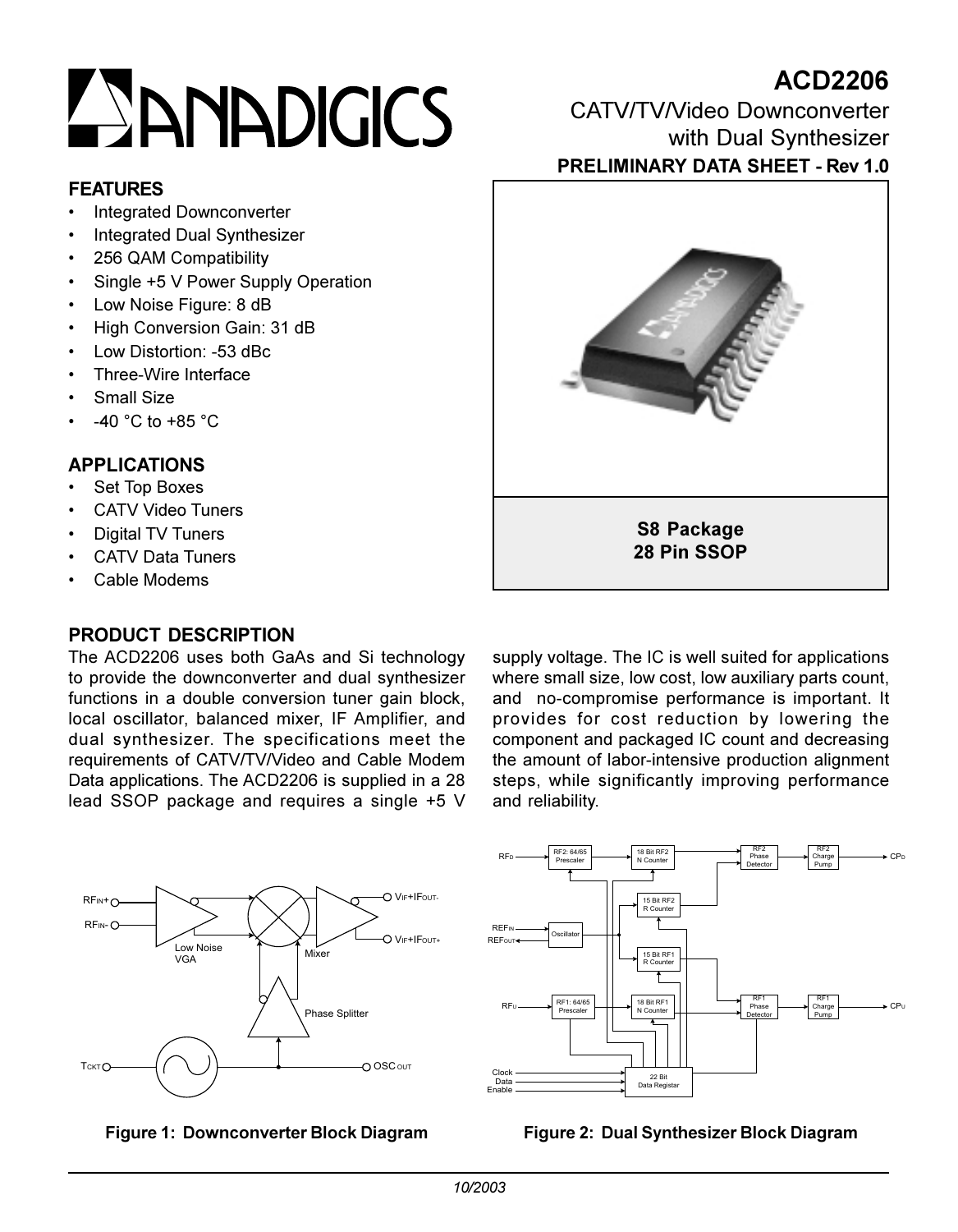

**Figure 3: Pinout**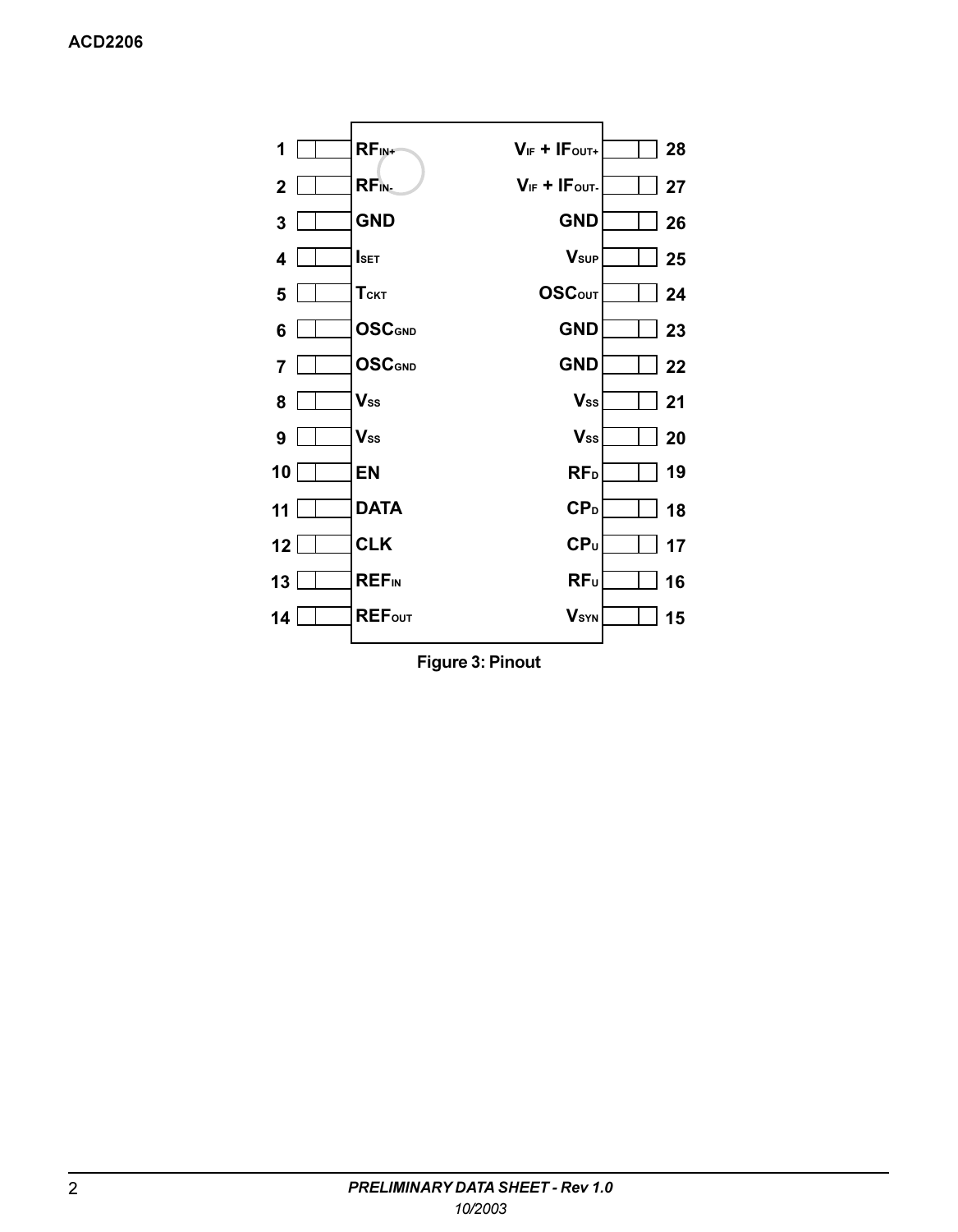**Table 1: Pin Description** 

| PIN | <b>NAME</b>             | <b>DESCRIPTION</b>                                                                        | <b>PIN</b> | <b>NAME</b>        | <b>DESCRIPTION</b>                                                              |
|-----|-------------------------|-------------------------------------------------------------------------------------------|------------|--------------------|---------------------------------------------------------------------------------|
| 1   | $RF_{IN+}$              | Downconverter<br>Differential RFInput                                                     | 28         | $V_F + IF_{OUT+}$  | Differential IF Amplifier<br>Output, Inductively<br>coupled to +V <sub>DD</sub> |
| 2   | RF <sub>IN</sub>        | Downconverter<br>Differential RFInput                                                     | 27         | $V_F + IF_{OUT} -$ | Differential IF Amplifier<br>Output, Inductively<br>coupled to +V <sub>DD</sub> |
| 3   | GND                     | Downconverter Ground<br>(Must be connected)                                               | 26         | <b>GND</b>         | Downconverter Ground<br>(Must be connected)                                     |
| 4   | <b>SET</b>              | Downconverter Gilbert<br><b>Cell Current Source</b><br>Resistor                           | 25         | Vsup               | Downconverter Supply<br>(+V <sub>DD</sub> )                                     |
| 5   | $T$ скт                 | Oscillator Input Port<br>(Tank circuit connection)                                        | 24         | <b>OSCout</b>      | Oscillator Output<br>(Connected to<br>Synthesizer RF Input)                     |
| 6   | <b>OSC</b> GND          | Oscillator Tank Circuit<br>Ground (Not to be<br>connected to any other<br>circuit ground) | 23         | <b>GND</b>         | Downconverter Ground<br>(Must be connected)                                     |
| 7   | <b>OSCGND</b>           | Same as Pin 6                                                                             | 22         | <b>GND</b>         | Downconverter Ground<br>(Must be connected)                                     |
| 8   | $V_{ss}$                | Synthesizer Ground<br>(Required)                                                          | 21         | $V_{ss}$           | Synthesizer Ground<br>(Required)                                                |
| 9   | $V_{ss}$                | Synthesizer Ground<br>(Required)                                                          | 20         | $V_{ss}$           | Synthesizer Ground<br>(Required)                                                |
| 10  | ΕN                      | 3-Wire Interface Enable                                                                   | 19         | RF <sub>D</sub>    | Synthesizer<br>Downconverter RFInput                                            |
| 11  | <b>DATA</b>             | 3-Wire Interface Data                                                                     | 18         | CP <sub>D</sub>    | Synthesizer<br>Downconverter<br>Charge Pump Output                              |
| 12  | <b>CLK</b>              | 3-Wire Interface Clock                                                                    | 17         | CP <sub>U</sub>    | Synthesizer Upconverter<br>Charge Pump Output                                   |
| 13  | <b>REF<sub>IN</sub></b> | Crystal Reference Input                                                                   | 16         | RFU                | Synthesizer Upconverter<br>RFInput                                              |
| 14  | <b>REFour</b>           | Crystal Reference Output                                                                  | 15         | V <sub>syn</sub>   | Synthesizer Supply<br>$($ + $V_{DD})$                                           |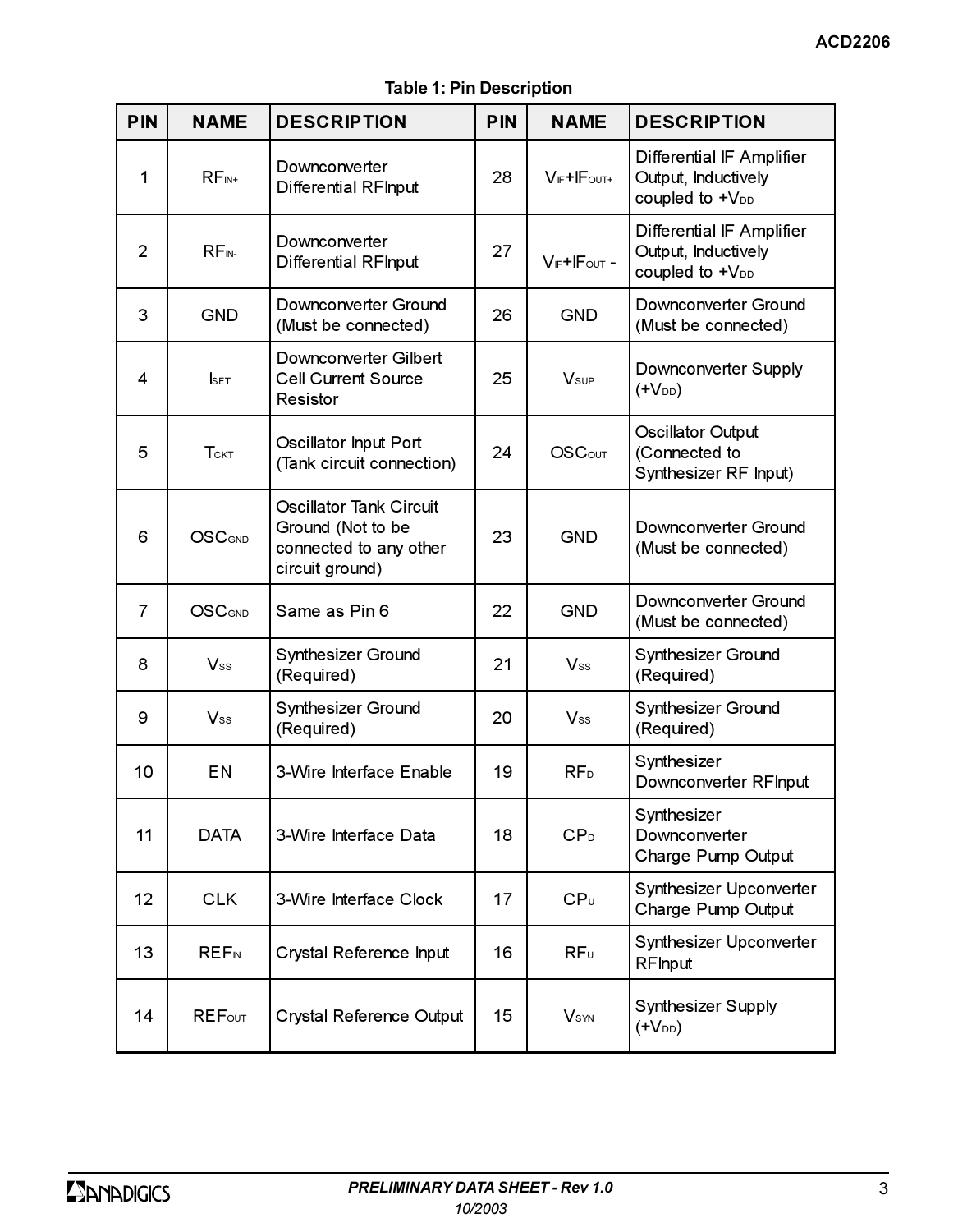# **ELECTRICAL CHARACTERISTICS**

| <b>PARAMETER</b>                                                    | <b>MIN</b> | <b>MAX</b>                  | <b>UNIT</b>  |  |  |
|---------------------------------------------------------------------|------------|-----------------------------|--------------|--|--|
| Supply Voltage (pins 25, 27 & 28)<br>(pin 15)                       |            | $+9$<br>$+6.5$              | <b>VDC</b>   |  |  |
| Voltage on pins 10 through 14, 16<br>through 19 with $V_{ss} = 0$ V | $-0.3$     | $V_{s}$ <sub>N</sub> $+0.3$ | VDC          |  |  |
| Input Voltages (pins 1, 2 & 5)                                      |            | 0                           |              |  |  |
| Input Power (pins $1 & 2$ )<br>(pin 5)<br>(pins 13, 16 & 19)        |            | $+10$<br>$+17$<br>+20       | dBm          |  |  |
| Storage Temperature                                                 | -55        | $+150$                      | °C           |  |  |
| <b>Soldering Temperature</b>                                        |            | 260                         | $^{\circ}$ C |  |  |
| Soldering Time                                                      |            | 4                           | Sec          |  |  |
| Thermal Impedance, $\theta$ Jc                                      |            | 40                          | °C/W         |  |  |

Table 2: Absolute Minimum and Maximum Ratings

Stresses in excess of the absolute ratings may cause permanent damage. Functional operation is not implied under these conditions. Exposure to absolute ratings for extended periods of time may adversely affect reliability.

| <b>PARAMETER</b>                                                                                                                                                                                  | <b>MIN</b>       | <b>TYP</b> | <b>MAX</b>               | <b>UNIT</b> |
|---------------------------------------------------------------------------------------------------------------------------------------------------------------------------------------------------|------------------|------------|--------------------------|-------------|
| Downconverter Frequencies (1)<br>$RF$ Input $(RF)$<br>IF Output (IF)<br>Local Oscillator (LO)                                                                                                     | 900<br>35<br>865 |            | 1200<br>150<br>1350      | <b>MHz</b>  |
| <b>Synthesizer Frequencies</b><br>Upconverter Synthesizer (RF <sub>u</sub> )<br>Downconverter Synthesizer (RF <sub>D</sub> )<br>Reference Oscillator (REF <sub>N</sub> )<br><b>Phase Detector</b> | 400<br>400<br>2  | 4          | 2100<br>1400<br>20<br>10 | <b>MHz</b>  |
| Supply Voltage: V <sub>DD</sub> (pins 15, 25, 27, 28)                                                                                                                                             | $+4.75$          | +5         | $+5.25$                  | <b>VDC</b>  |
| Ambient Operating Temperature: T <sub>A</sub>                                                                                                                                                     | $-40$            |            | +85                      | r.          |

**Table 3: Operating Ranges** 

The device may be operated safely over these conditions; however, parametric performance is guaranteed only over the conditions defined in the electrical specifications.

Notes:

<sup>(1)</sup> Mixer operation is possible beyond these frequencies with slightly reduced performance.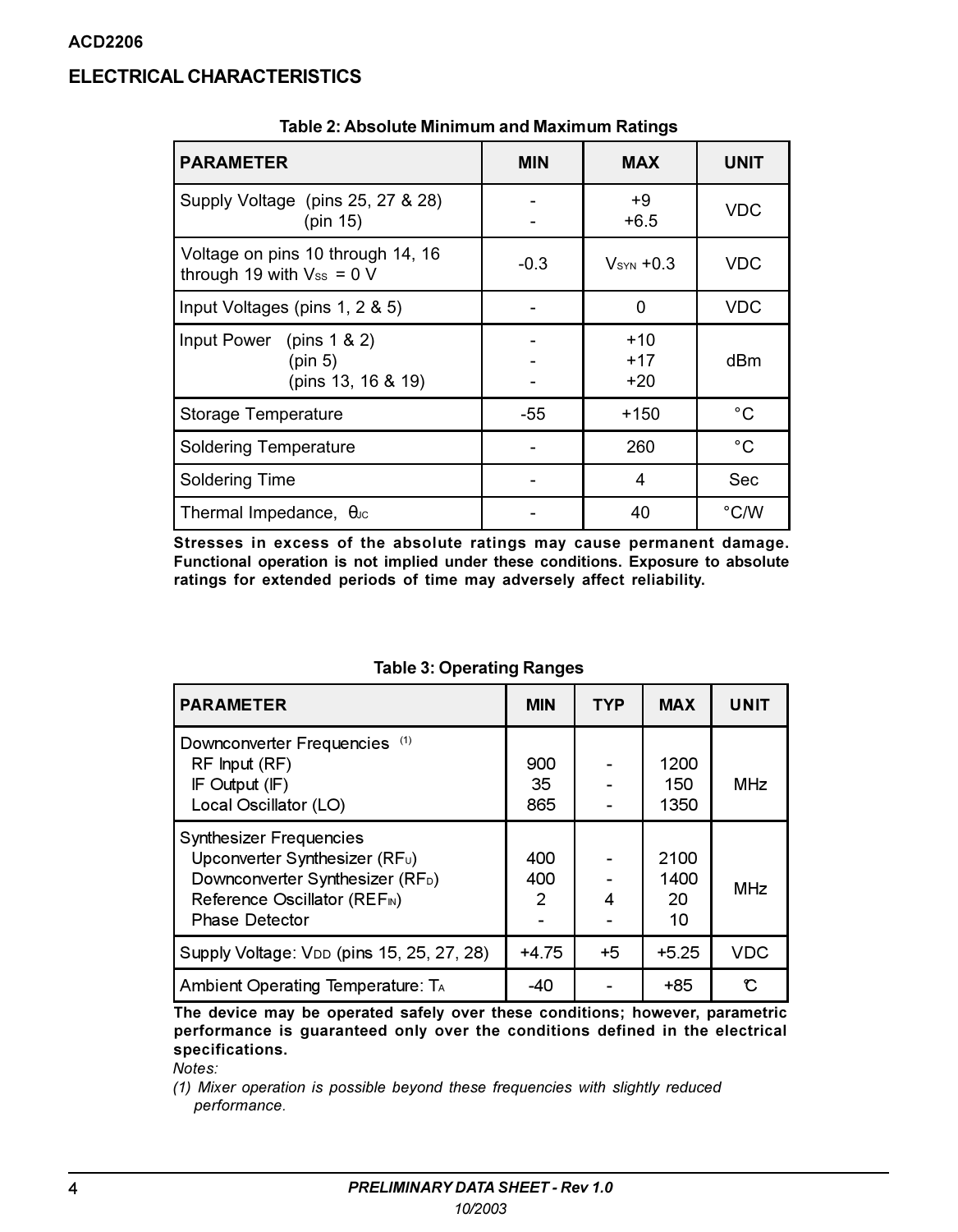| <b>PARAMETER</b>                                                                                                                   | <b>MIN</b> | <b>TYP</b>                     | <b>MAX</b> | <b>UNIT</b>              |
|------------------------------------------------------------------------------------------------------------------------------------|------------|--------------------------------|------------|--------------------------|
| Conversion Gain (1)                                                                                                                | 28         | 31                             |            | dB                       |
| SSB Noise Figure (1)                                                                                                               |            | 8                              | 10         | dВ                       |
| Cross Modulation (1), (2), (4)                                                                                                     |            | -59                            |            | dBc                      |
| 3 <sup>rd</sup> Order Intermodulation Distortion<br>$(IMD3)$ (1), (3), (4)                                                         |            |                                | -53        | dBc                      |
| 2-Tone 3 <sup>rd</sup> Order Input Intercept Point<br>$(IP3)$ (1), (3), (4)                                                        | $-10$      |                                |            | dBm                      |
| LO Phase Noise (@ 10 KHz Offset) (1)                                                                                               |            | -90                            | $-85.5$    | dBc/Hz                   |
| LO Output Power (pin 24) (1)                                                                                                       |            | -5                             |            | dBm                      |
| Spurious @ IF Output<br>LO Signals and Harmonics<br>Beats Within Output Channel<br>Other Beats from 2 to 200 MHz<br>Other Spurious |            | $-10$<br>$-70$<br>-50<br>$-10$ |            | dBm<br>dBc<br>dBm<br>dBm |
| IF Supply Current (pin 27 & 28) (1), (4)                                                                                           |            | 110                            |            | mA                       |
| Osc, Phase Splitter and Mixer Supply<br>Current (pin 25)                                                                           |            | 70                             |            | mA                       |
| <b>Power Consumption</b><br>$M$ otoc $\cdot$                                                                                       |            | 900                            |            | mW                       |

# Table 4: Electrical Specifications - Downconverter Section  $(T_A = 25 \cdot C, V_{DD} = +5 \text{ VDC}, RF_{IN} = 1087 \text{ MHz}, IF_{OUT} = 45 \text{ MHz})$

Notes:

(1) As measured in ANADIGICS test fixture.

(2) Two tones: 1085 and 1091 MHz, -40 dBm each, 1091 MHz tone AM-modulated 99% at 15 kHz.

(3) Two tones: 1085 and 1091 MHz, -30 dBm each.

 $(4)$  R1 = 0 Ohms

### Table 5: Electrical Specifications - Synthesizer Section

 $(T_0 = +25 \cdot C \cdot V_{\text{DD}} = +5 \text{ VDC})$ 

| .                                                                                                                                 | - - - - - - - |                 |                |             |                            |
|-----------------------------------------------------------------------------------------------------------------------------------|---------------|-----------------|----------------|-------------|----------------------------|
| <b>PARAMETER</b>                                                                                                                  | <b>MIN</b>    | <b>TYP</b>      | <b>MAX</b>     | <b>UNIT</b> | <b>COMMENTS</b>            |
| <b>Prescalar Input Sensitivity</b><br>Upconverter: $RFU$ (pin 16) $(1)$<br>Downconverter: RF <sub>D</sub> (pin 19) <sup>(2)</sup> | -7<br>$-13$   |                 | $+20$<br>$+20$ | dBm         | (over operating frequency) |
| Reference Oscillator Sensitivity (pin 13)                                                                                         |               | 0.5             |                | $V_{p-p}$   |                            |
| Charge Pump Output Current (3)<br><b>SINK</b><br><b>SOURCE</b>                                                                    | ۰             | 1.25<br>$-1.25$ |                | mA          |                            |
| Supply Current                                                                                                                    |               | 35              | 50             | mA          |                            |
| Power Consumption                                                                                                                 |               | 165             | 250            | mW          |                            |
|                                                                                                                                   |               |                 |                |             |                            |

 $Notes:$ 

(1) Measured at 250 kHz comparison frequency.

(2) Measured at 62.5 kHz comparison frequency.

(3)  $CP_U$  and  $CP_D$  = Vcc/2.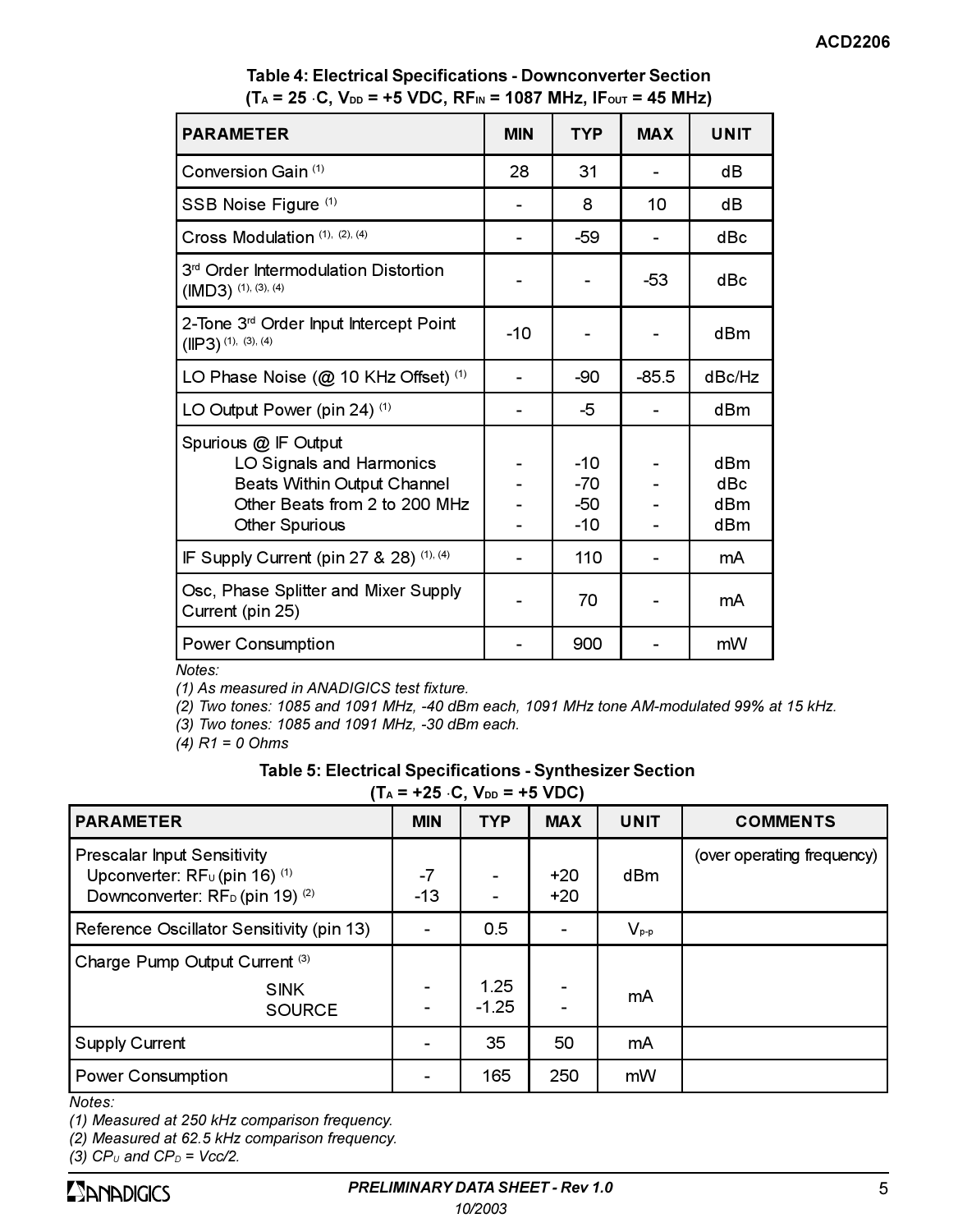| <b>PARAMETER</b>                                     | <b>MIN</b> | <b>TYP</b> | <b>MAX</b> | <b>UNIT</b> |
|------------------------------------------------------|------------|------------|------------|-------------|
| Logic High Input: $V_H$ (pins 10, 11, 12)            | 2.0        |            |            | V           |
| Logic Low Input: $V_l$ (pins 10, 11, 12)             |            |            | 0.8        | V           |
| Logic Input Current Consumption<br>(pins 10, 11, 12) |            |            | 0.01       | mA          |
| Data to Clock Set Up Time: tcs                       | 50         |            |            | ns          |
| Data to Clock Hold Time: tcH                         | 10         |            |            | ns          |
| Clock Pulse Width High: tcwH                         | 50         |            |            | ns          |
| Clock Pulse Width Low: tcw.                          | 50         |            |            | ns          |
| Clock to Load Enable Setup Time: $t_{ES}$            | 50         |            |            | ns          |
| Load Enable Pulse Width: tew                         | 50         |            |            | ns          |
| Rise Time: t <sub>R</sub>                            |            | 10         |            | ns          |
| Fall Time: $t_F$                                     |            | 10         |            | ns          |

Table 6: Digital Interface Specifications<br>(T<sub>A</sub> = 25 ·C, V<sub>DD</sub> = +5 VDC, ref. Figure 4)



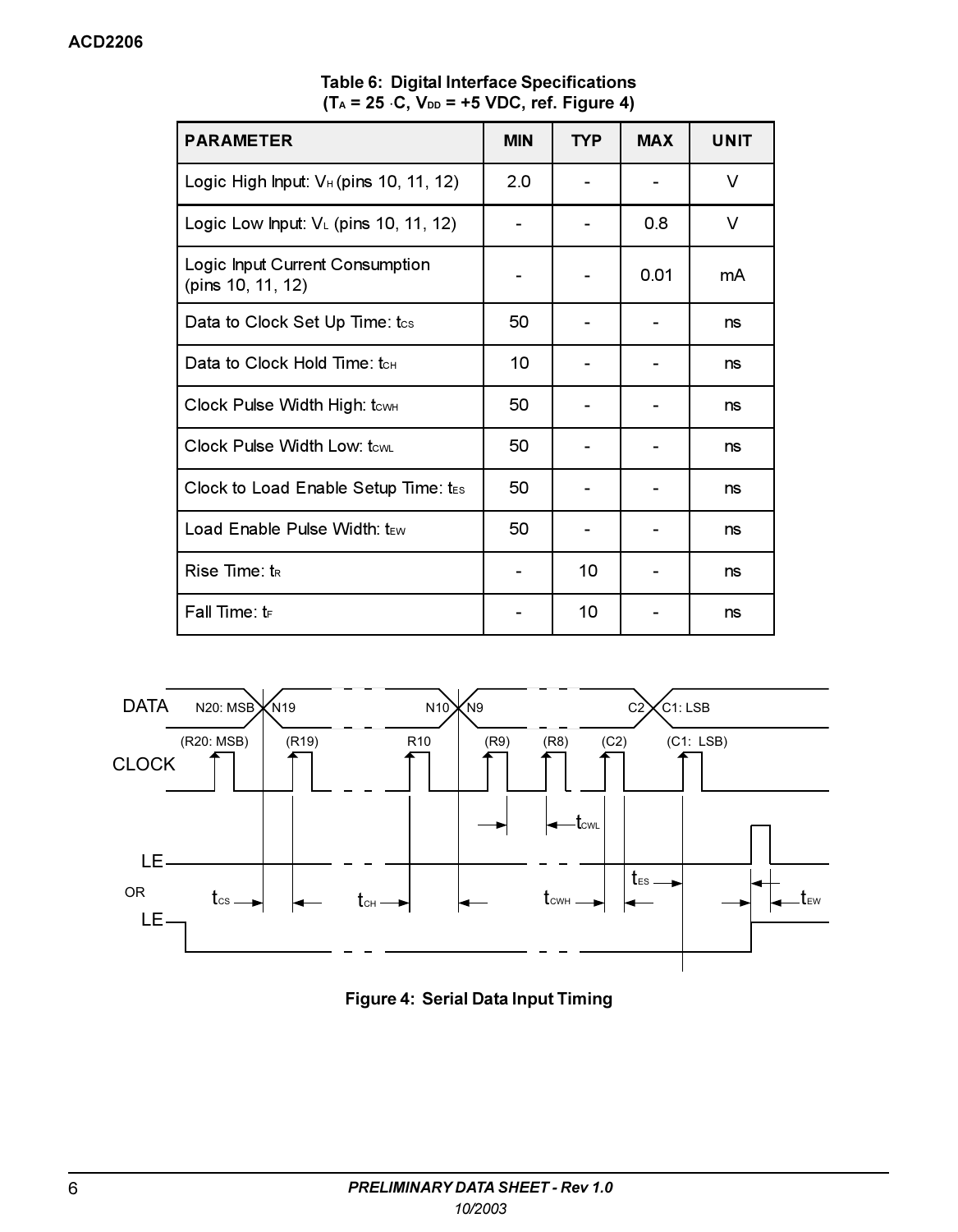# PERFORMANCE DATA













**Figure 8: Typical Downconverter Prescalar** Sensitivity vs. Local Oscillator Frequency  $(T_A = +25 °C, V_{DD} = +5 V)$ 

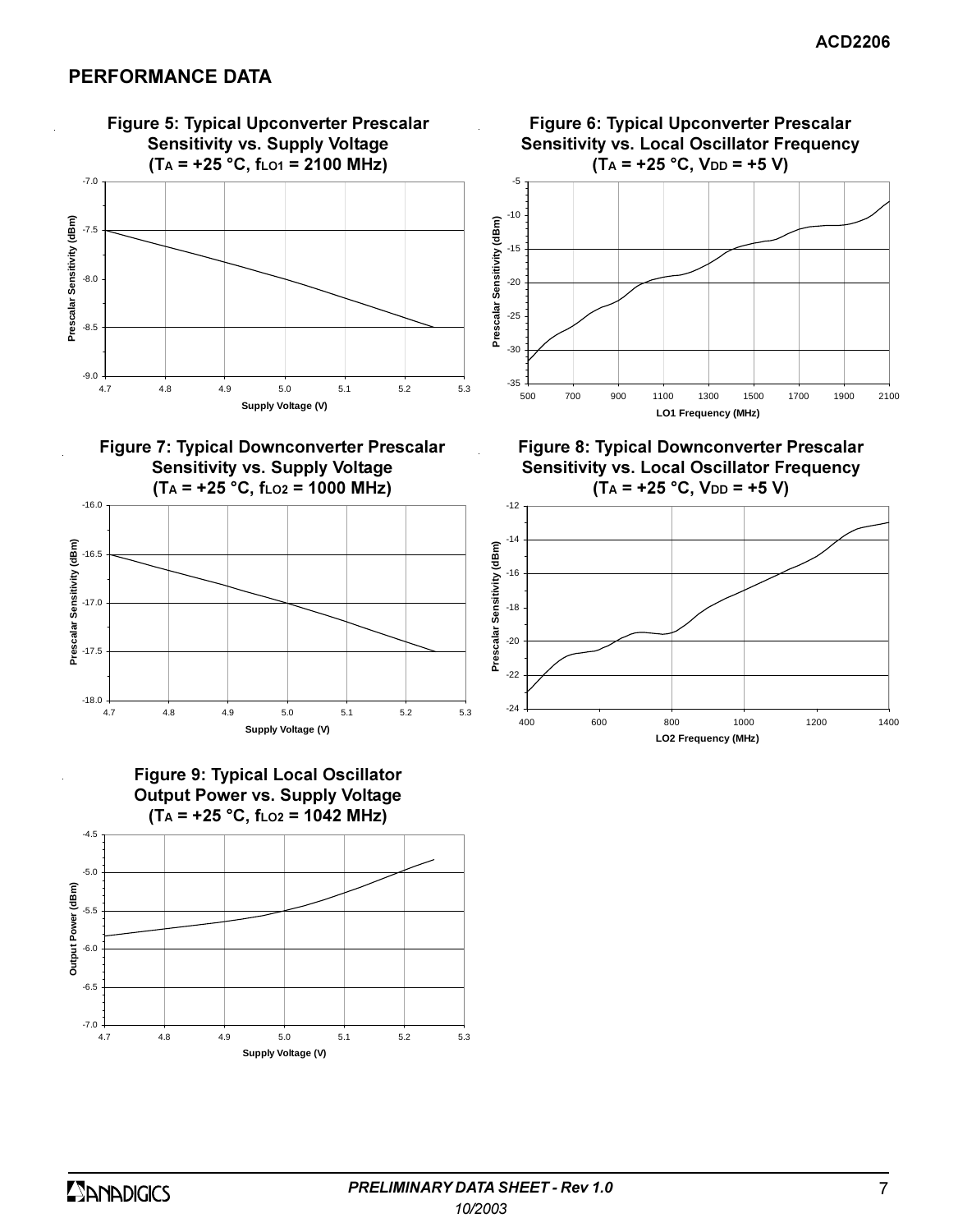# **LOGIC PROGRAMMING**

### **Synthesizer Register Programming**

The ACD2206 includes two PLL synthesizers. Each synthesizer contains programmable Reference and Main dividers, which allow a wide range of local oscillator frequencies. The 22-bit registers that control the dividers are programmed via a shared three-wire bus, consisting of Data, Clock and Enable lines.

The data word for each register is entered serially in order with the most significant bit (MSB) first and the least significant bit (LSB) last. The rising edge of the Clock pulse shifts each data value into the register. The Enable line must be low for the duration of the data entry, then set high to latch the data into the register. (See Figure 4.)

### **Register Select Bits**

The two least significant bits of each register are register select bits that determine which register is programmed during a particular data entry cycle. Table 7 indicates the register select bit settings used to program each of the available registers.

**Table 7: Register Select Bits** 

|                     | <b>SELECT</b><br><b>BITS</b> | <b>DESTINATION REGISTER FOR</b>     |  |  |  |  |  |  |
|---------------------|------------------------------|-------------------------------------|--|--|--|--|--|--|
| S<br>$\overline{2}$ | S                            | <b>SERIAL DATA</b>                  |  |  |  |  |  |  |
| n                   | 0                            | Reference Divider Register for PLL2 |  |  |  |  |  |  |
|                     | 1                            | Main Divider Register for PLL2      |  |  |  |  |  |  |
|                     | O                            | Reference Divider Register for PLL1 |  |  |  |  |  |  |
|                     |                              | Main Divider Register for PLL1      |  |  |  |  |  |  |

## **Reference Divider Programming**

The reference divider register for each synthesizer consists of fifteen divider bits, five program mode bits and the two register select bits, as shown in Table 8. The fifteen divider bits allow a divide ratio from 3 to 32767, inclusive, as shown in Table 9.

# Table 8: Reference Divider Registers

**MSB LSB** 22  $21$ 20 19 18  $17$ 16 15 14  $13$  $12$  $11$  $10$  $9$ 8  $\overline{7}$ 6 5  $\overline{4}$ 3  $\overline{2}$ 1 **Program Mode** Reference Divider Divide Ratio, R **Select** D D R R R R  $\mathsf{R}$  $\mathsf{R}$  $\overline{R}$ R R R R R R R S S D D D R 5  $\overline{\mathbf{A}}$ 3  $\overline{2}$ 1 15  $14$  $13$  $12$  $11$ 10 9 8  $\overline{7}$ 6 5  $\overline{\mathbf{A}}$ 3  $\overline{2}$ 1  $\overline{2}$ 1

### Table 9: Reference Divider R Counter Bits

| <b>DIVIDE</b><br><b>RATIO R</b> | R<br>15 | R<br>14 | R<br>13 | R<br>12 | R<br>11 | R<br>10 | R<br>9 | R<br>8 | R | R<br>6 | R<br>5 | R<br>4 | R<br>3 | R<br>$\overline{2}$ | R |
|---------------------------------|---------|---------|---------|---------|---------|---------|--------|--------|---|--------|--------|--------|--------|---------------------|---|
| 3                               | O       | 0       | O       | O       | 0       | 0       | 0      | 0      | ο | 0      | 0      | 0      | 0      | и                   |   |
|                                 | O       | O       | O       | O       | 0       | 0       | 0      | 0      | 0 | O      | 0      | 0      | 1      | 0                   |   |
|                                 |         |         |         | -       |         |         |        |        |   |        |        |        |        |                     |   |
| 32767                           |         |         |         | л       | 1       |         | л      |        |   | л      | и      |        |        |                     |   |

Notes:

Divide ratios less than 3 are prohibited.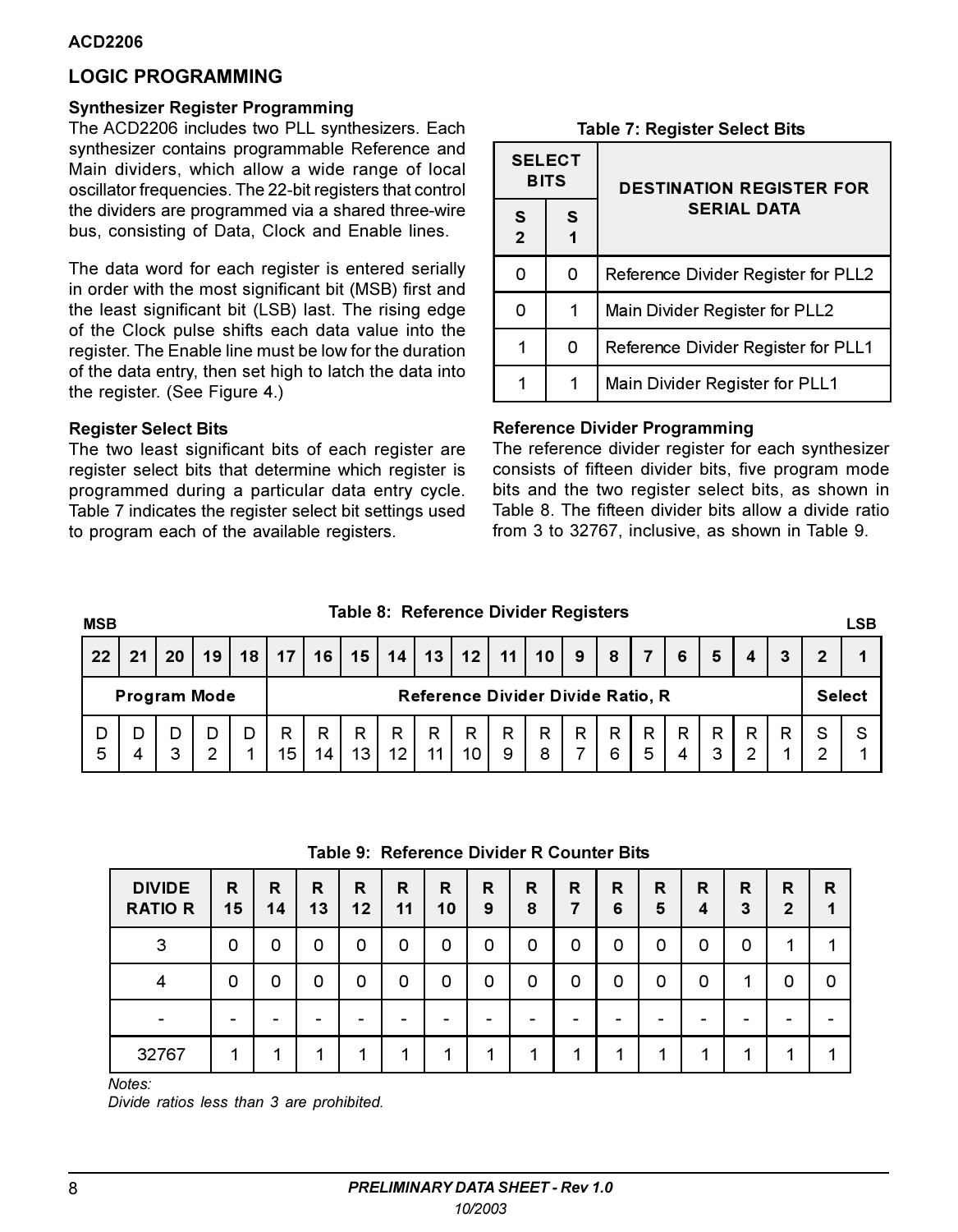### **Main Divider Programming**

The main divider register for each synthesizer consists of seven A counter bits, eleven B counter bits, two program mode bits and the two register select bits, as shown in Table 10. The main divider divide ratio, N, is determined by the values in the A and B counters. The eleven B Counter bits and allowed values are shown in Table 11, and the seven A Counter bits and allowed values are shown in Table 12. Note that there are some limitations on the ranges of the values for each counter.

### **Pulse Swallow Function**

The VCO output frequency for the local oscillator is computed using the following equation; the variables are defined in Table  $13<sup>7</sup>$ 

 $f_{VCO} = N \times f_{OSC}/R$ , where  $N = [(P \times B) + A]$ 

| <b>MSB</b>          |                        |                  |         |        |        |    |        |        | Table 10: Main Divider Registers |                  |        |    |        |        |        |        |        |               |   |        | LSB    |
|---------------------|------------------------|------------------|---------|--------|--------|----|--------|--------|----------------------------------|------------------|--------|----|--------|--------|--------|--------|--------|---------------|---|--------|--------|
| 22                  | 21                     | 20               | 19      | 18     | 17     | 16 | 15     | 14     | 13                               | 12               | 11     | 10 | 9      | 8      |        | 6      | 5      | 4             | 3 | 2      |        |
|                     | Program<br><b>Mode</b> | <b>B</b> Counter |         |        |        |    |        |        |                                  | <b>A Counter</b> |        |    |        |        |        |        |        | <b>Select</b> |   |        |        |
| C<br>$\overline{2}$ | с<br>◢                 | в<br>11          | B<br>10 | B<br>9 | B<br>8 | B  | B<br>6 | B<br>5 | B<br>4                           | В<br>3           | B<br>⌒ | B  | A<br>– | A<br>6 | A<br>5 | A<br>4 | A<br>3 | A<br>ົ        | A | S<br>◠ | S<br>× |

### Table 11: Main Divider B Counter Bits

| <b>VALUE OF B</b><br><b>COUNTER</b> | B<br>11 | в<br>10 | в<br>9 | B<br>8 | в<br>7 | в<br>6 | B<br>5 | в<br>Δ | в<br>3 | в<br>$\mathbf{2}$ | в |
|-------------------------------------|---------|---------|--------|--------|--------|--------|--------|--------|--------|-------------------|---|
| 3                                   | n       | 0       | 0      | O      | 0      | O      | O      | O      | n      |                   |   |
|                                     | n       | O       | n      | O      | O      | O      | n      | O      |        | O                 | n |
|                                     |         |         |        |        |        |        |        |        |        |                   |   |
| 2047                                |         |         |        |        |        |        |        |        |        |                   |   |

Notes:

 $B \geq A$ , Divide ratios less than 3 are prohibited.

Table 12: Main Divider A Counter Bits

| <b>VALUE OF A</b><br><b>COUNTER</b> | A<br>7 | А<br>6 | A<br>5 | A<br>4 | A<br>-3 | A<br>$\overline{2}$ | A |
|-------------------------------------|--------|--------|--------|--------|---------|---------------------|---|
|                                     | ი      | 0      | O      | 0      | n       | ი                   |   |
|                                     | ი      | 0      | O      | O      | n       | ი                   |   |
|                                     |        |        |        |        |         |                     |   |
| 127                                 |        |        |        |        |         |                     |   |
| Notes:                              |        |        |        |        |         |                     |   |

 $B \geq A$ ,  $A \leq P$ 

Table 13: Variable Definitions

| <b>VAR</b>       | <b>DEFINITION</b>                                                           |
|------------------|-----------------------------------------------------------------------------|
| fvco             | Desired output frequency of external voltage<br>controlled oscillator (VCO) |
| в                | Divide ratio of B counter (3 to 2047)                                       |
| A                | Divide ratio of A counter ( $0 < A < P$ , $A < B$ )                         |
| f <sub>osc</sub> | Frequency of external reference crystal or<br>oscillator                    |
| R                | Divide ratio of R counter (3 to 32767)                                      |
| P                | Preset modulus of prescalar ( $P = 64$ )                                    |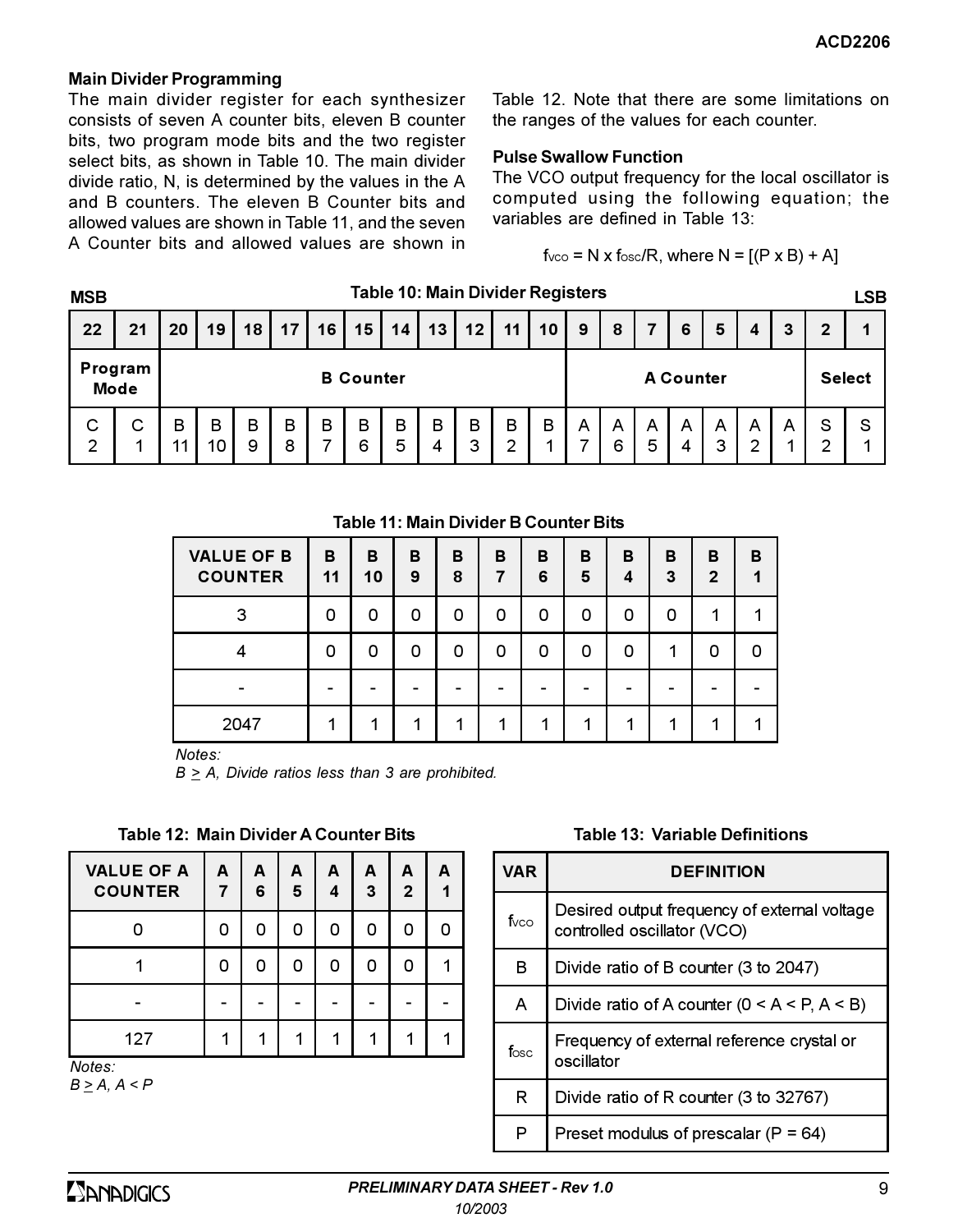# **Programmable Modes**

Each register contains bits set aside for programming different modes of operation in the synthesizers. Currently, the only programmable mode is the polarity of the phase detector in each of the synthesizers. Bit D1 in each reference divider register controls this feature. Bits D2 through D5 in the reference divider registers and bits C1 and C2 in the main divider registers are reserved for future use, and have no

Table 14: Phase Detector Polarity Bit

| S<br>$\overline{2}$ | S |                                     |
|---------------------|---|-------------------------------------|
|                     |   | <b>PLL2 Phase Detector Polarity</b> |
|                     |   | PLL1 Phase Detector Polarity        |

Table 15: Phase Detector Polarity Selection

| D<br>1 | <b>PHASE</b><br><b>DETECTOR</b><br><b>POLARITY</b> | vco<br><b>CHARACTERISTICS</b><br>(SEE FIGURE 12) |
|--------|----------------------------------------------------|--------------------------------------------------|
| ი      | Negative                                           | curve $(2)$                                      |
|        | Positive                                           | curve $(1)$                                      |

current function. They can be set either high or low without affecting synthesizer performance.

# **Setting Phase Detector Polarity**

Table 14 shows how bit D1 of each reference divider register controls the polarity of the phase detector associated with each PLL. The correct setting is determined by using Table 15 and Figure 10.



# **Synthesizer Programming Example**

The following example for programming the two synthesizers in the ACD2206 details the calculations used to determine the required value of each bit in all four registers:

# **Requirements**

Desired CATV input channel: "HHH" - 499.25 MHz picture carrier (501 MHz digital channel center frequency) (Second) IF picture carrier output frequency: 45.75 MHz (44 MHz digital channel center frequency) First IF frequency: 1087.75 MHz

Phase detector comparison frequency for down converter (also tuning increment): 62.5 KHz Phase detector comparison frequency for up converter: 250 KHz

Crystal reference oscillator frequency: 4 MHz

# Calculation of Reference Divider Values

The value for each reference divider is calculated by dividing the reference oscillator frequency by the desired phase detector comparison frequency:

 $R = f_{\text{osc}}/f_{\text{PD}}$ 

For the down converter, the 4 MHz crystal oscillator frequency and the 62.5 KHz phase detector comparison frequency are used to yield  $R_{PL2} = 4$  MHz / 62.5 KHz = 64, and so the bit values for the down converter  $R$  counter are  $R_{\text{max}} = 000000001000000$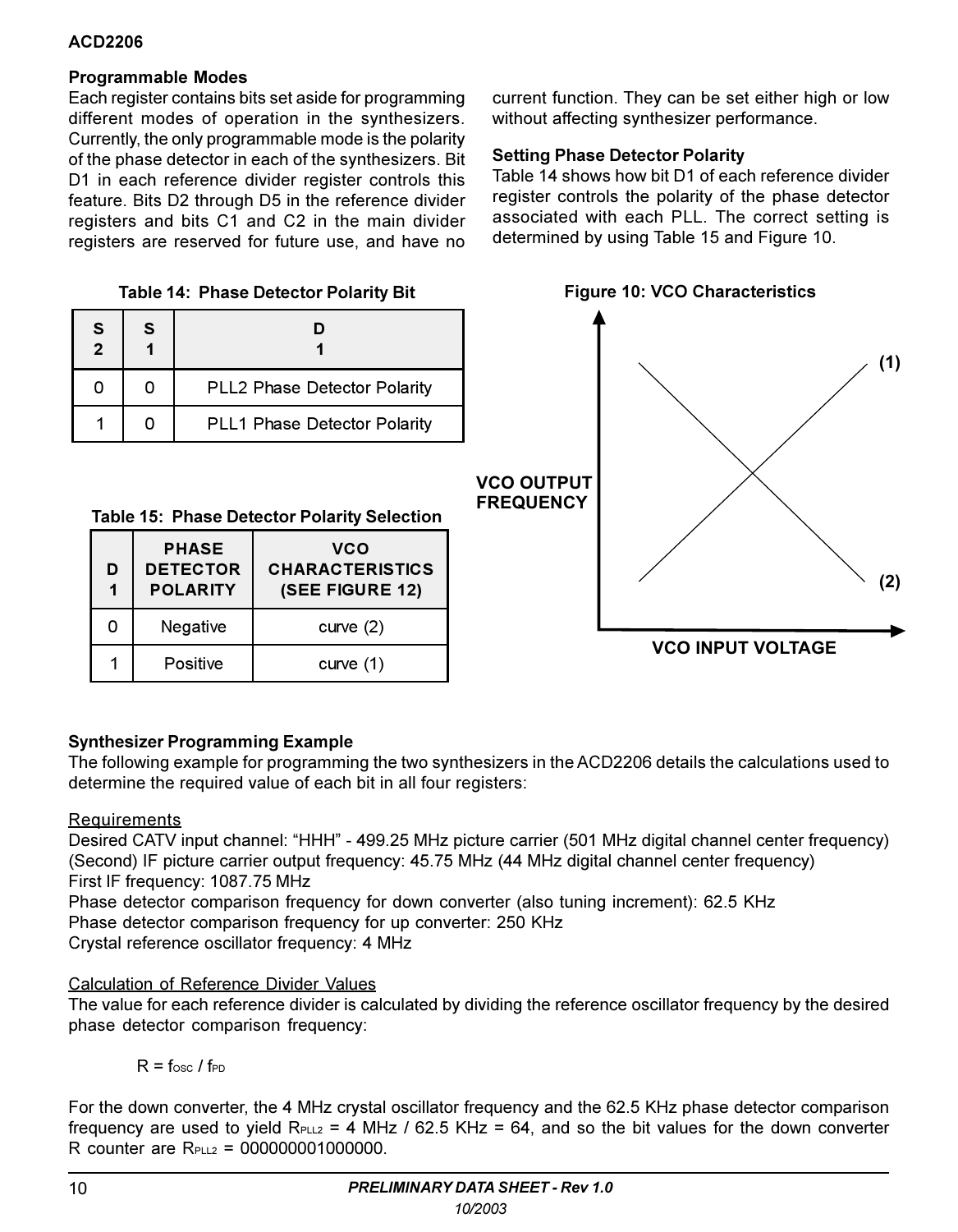For the up converter, the 4 MHz crystal oscillator frequency and the 250 KHz phase detector comparison frequency are used to yield  $R_{PLL1} = 4 MHz$  / 250 KHz = 16, and so the bit values for the up converter R counter are  $R_{PLL1} = 000000000010000$ .

### Calculation of Main Divider Values

The values for the A and B counters are determined by the desired VCO output frequency for the local oscillator and the phase detector comparison frequency:

$$
N = f_{VCO} / f_{PD}
$$
 
$$
B = \text{trunc}(N / P)
$$
 
$$
A = N - (B \times P)
$$

The down converter local oscillator frequency will be 1087.75 MHz - 45.75 MHz = 1042 MHz in this example. The main divider ratio for the down converter, then, is  $N_{PLL2} = 1042$  MHz / 62.5 KHz = 16672. Since P = 64 in the ACD2206, B<sub>PLL2</sub> = trunc(16672/64) = 260, and A<sub>PLL2</sub> = 16672 - (260 x 64) = 32. These results give bit values of  $B_{PLL2} = 00100000100$  and  $A_{PLL2} = 0100000$  for the B and A counters.

The up converter local oscillator frequency will be 499.25 MHz + 1087.75 MHz = 1587 MHz in this example. Therefore,  $N_{PLL1}$  = 1587 MHz / 250 KHz = 6348,  $B_{PLL1}$  = trunc(6348 / 64) = 99, and  $A_{PLL1}$  = 6348 - (99 x 64) = 12. These results give bit values of  $B_{PLL1} = 00001100011$  and  $A_{PLL1} = 0001100$  for the B and A counters.

### **Phase Detector Polarity**

Assuming the VCO for the up converter has a negative slope, the phase detector polarity for PLL1 should be negative, and  $D1_{PLL1} = 1$ . If the VCO for the down converter has a positive slope, the phase detector polarity for PLL2 should be positive, and  $D1_{PLL2} = 0$ .

In summary, for this example, the four register programming words are shown in Tables 16 and 17:

| <b>MSB</b>                                              |        |         |         |                 |        |                 |                 |        |                 | for Synthesizer Programming Example |        |                               |        |        |               |        |                   |                     |   |                     | <b>LSB</b> |
|---------------------------------------------------------|--------|---------|---------|-----------------|--------|-----------------|-----------------|--------|-----------------|-------------------------------------|--------|-------------------------------|--------|--------|---------------|--------|-------------------|---------------------|---|---------------------|------------|
| 22                                                      | 21     | 20      | 19      | 18 <sup>1</sup> | 17     | 16 <sup>1</sup> | 15 <sub>1</sub> | 14     | 13 <sup>1</sup> | $12$   11                           |        | 10                            | 9      | 8      | 7             | 6      | 5                 | 4                   | 3 | $\mathbf{2}$        | 1          |
| Program<br><b>Main Divider B Counter</b><br><b>Mode</b> |        |         |         |                 |        |                 |                 |        |                 |                                     |        | <b>Main Divider A Counter</b> |        |        | <b>Select</b> |        |                   |                     |   |                     |            |
| С<br>$\overline{2}$                                     | С<br>1 | B<br>11 | B<br>10 | B<br>9          | В<br>8 | B<br>7          | в<br>6          | В<br>5 | B<br>4          | B<br>3                              | в<br>2 | B<br>1                        | A<br>7 | A<br>6 | A<br>5        | A<br>4 | $\mathsf{A}$<br>3 | A<br>$\overline{2}$ | A | S<br>$\overline{2}$ | S          |
| 0                                                       | 0      | 0       | 0       |                 | 0      | 0               | 0               | 0      | 0               | 1                                   | 0      | 0                             | 0      | 1      | 0             | 0      | $\Omega$          | 0                   | 0 | 0                   |            |
| 0                                                       | 0      | 0       | 0       | 0               | 0      | 1               |                 | 0      | 0               | 0                                   | 4      | 1                             | 0      | 0      | 0             | 1      | 1                 | 0                   | 0 |                     |            |

Table 16: PLL1 and PLL2 Reference Divider Register Bits for Synthesizer Programming Example

**MSB** 

### Table 17: PLL1 and PLL2 Main Divider Register Bits for Synthesizer Programming Example

**LSB** 

| 22     | 21                  | 20     | 19                  | 18 | 17 I    | 16                                 | 15 <sup>1</sup> | 14                     | 13 <sup>1</sup> |         | $12$   11 | 10 <sup>1</sup> | 9      | 8      | $\overline{7}$ | 6      | 5      | 4      | 3      | $\overline{2}$      |   |
|--------|---------------------|--------|---------------------|----|---------|------------------------------------|-----------------|------------------------|-----------------|---------|-----------|-----------------|--------|--------|----------------|--------|--------|--------|--------|---------------------|---|
|        | <b>Program Mode</b> |        |                     |    |         | <b>Reference Divider R Counter</b> |                 |                        |                 |         |           |                 |        |        | <b>Select</b>  |        |        |        |        |                     |   |
| D<br>5 | D<br>4              | D<br>3 | D<br>$\overline{2}$ | D  | R<br>15 | R<br>14 <sub>1</sub>               | R<br>13         | R<br>$12 \overline{ }$ | R<br>11         | R<br>10 | R<br>9    | R<br>8          | R<br>7 | R<br>6 | R<br>5         | R<br>4 | R<br>3 | R<br>っ | R<br>◢ | S<br>$\overline{2}$ | S |
| 0      | 0                   |        | $\Omega$            |    | 0       | 0                                  | 0               | 0                      | 0               |         | 0         | 0               | 1      |        | 0              | 0      | 0      |        | 0      | 0                   |   |
| 0      | 0                   | 0      | 0                   | 0  | 0       | 0                                  | 0               | 0                      | 0               | 0       | 0         | 0               | 0      |        | 1              | 0      | 0      |        | 0      | 1                   |   |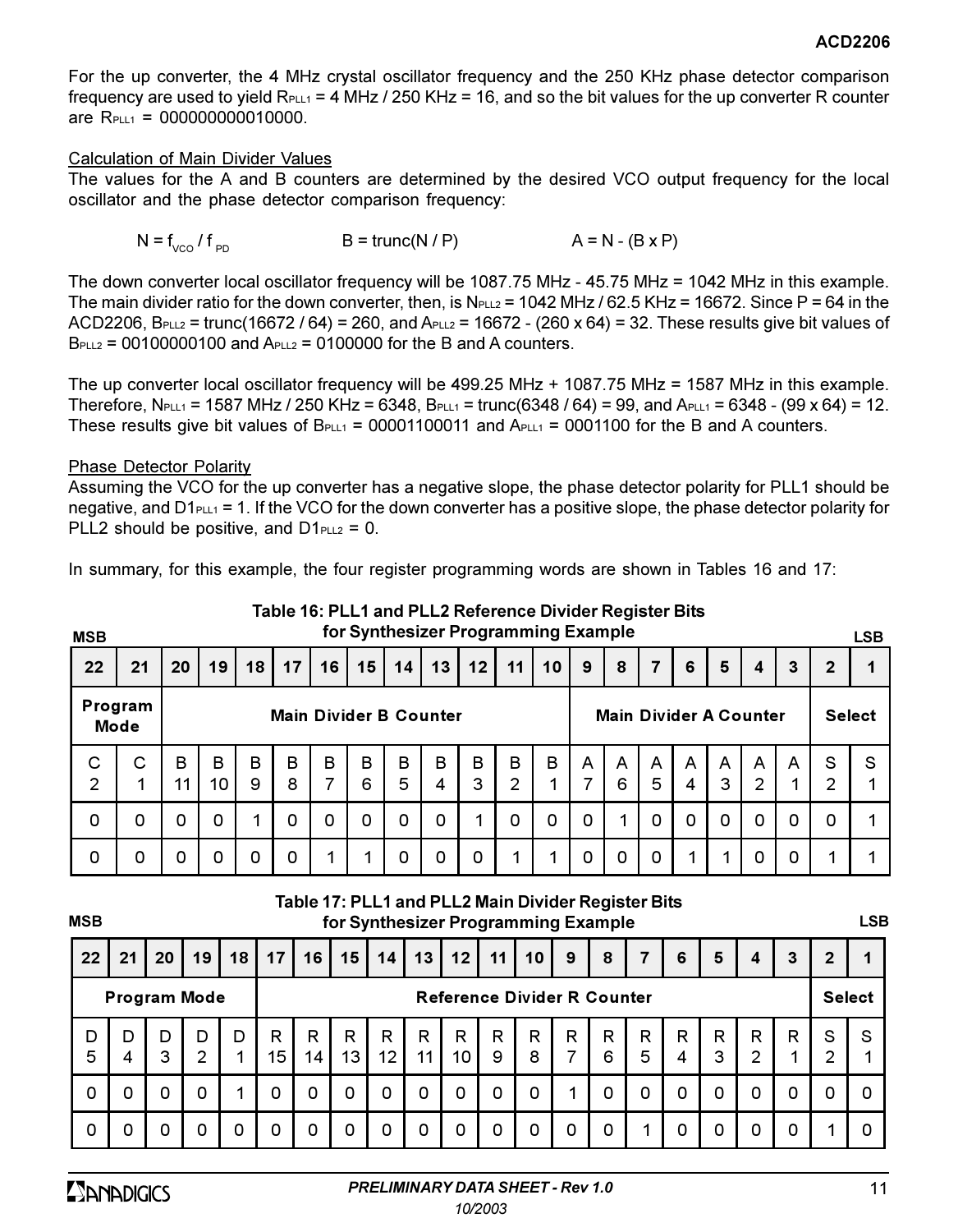# **APPLICATION INFORMATION**



Figure 11: PC Board Layout Top View



Figure 13: PC Board Layout Bottom View

|  |  | Table 18: J1 Header Pinout |  |
|--|--|----------------------------|--|
|--|--|----------------------------|--|

| PIN | <b>FUNCTION</b> |
|-----|-----------------|
|     | Clock           |
| 2   | Data            |
| 3   | Ground          |
| 4   | Enable          |
| 5   | +5 VDC          |
| 6   | +30 VDC         |



Figure 12: PC Board Layout Mid View



**Figure 14: Evaluation Fixture** 

|  |  | Table 19: Fixture Pinout |  |
|--|--|--------------------------|--|
|--|--|--------------------------|--|

| <b>PIN</b>     | <b>FUNCTION</b>                   |  |  |  |  |
|----------------|-----------------------------------|--|--|--|--|
| RF             | Downconverter RF Input            |  |  |  |  |
| <b>RF</b>      | Downconverter RF Input            |  |  |  |  |
| ΙF             | IF Output (Single Ended)          |  |  |  |  |
| <b>AFC Out</b> | To Oscillator Tuning Circuit      |  |  |  |  |
| LO In          | Synthesizer RF <sub>u</sub> Input |  |  |  |  |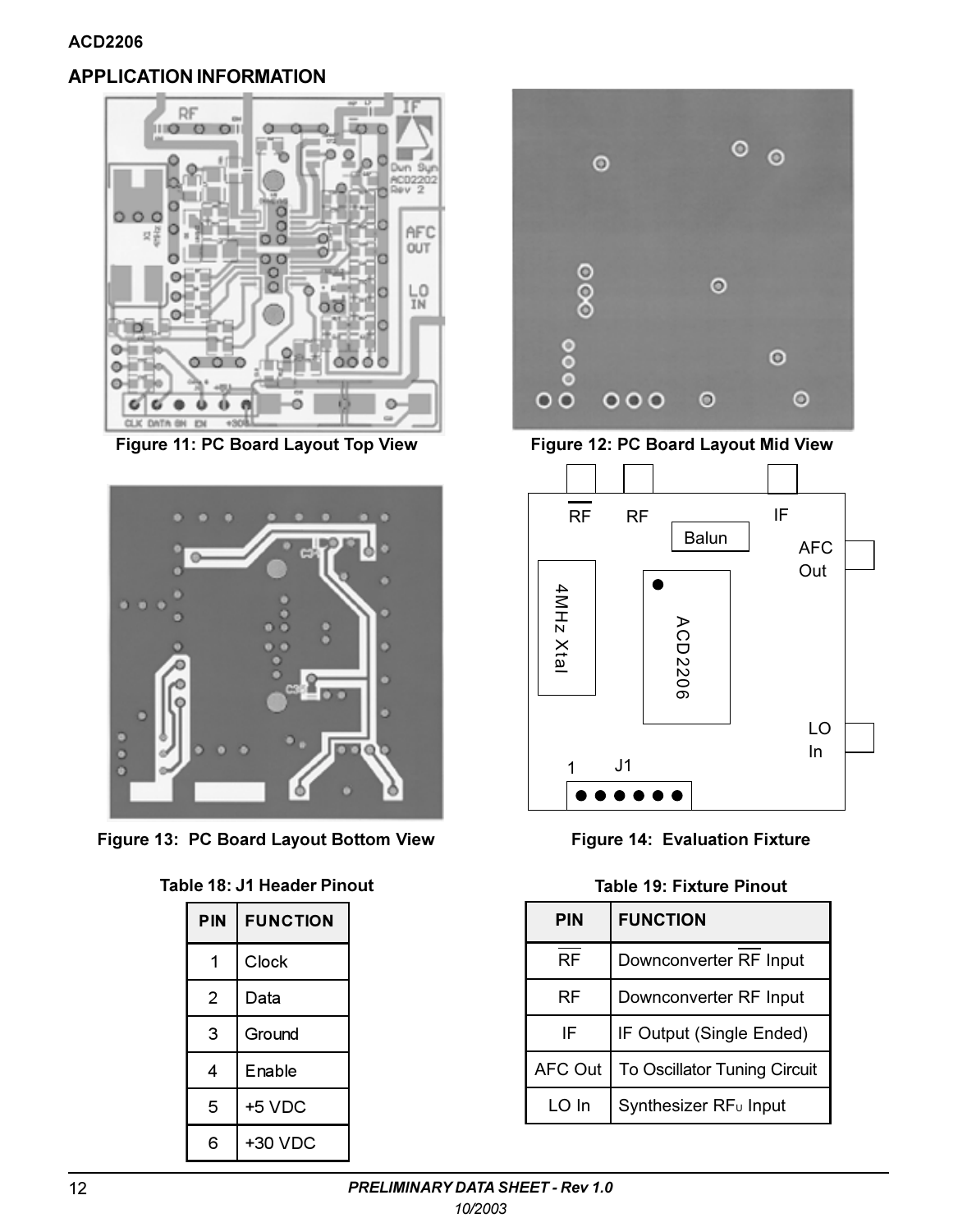

**Figure 15: Evaluation Fixture Schematic**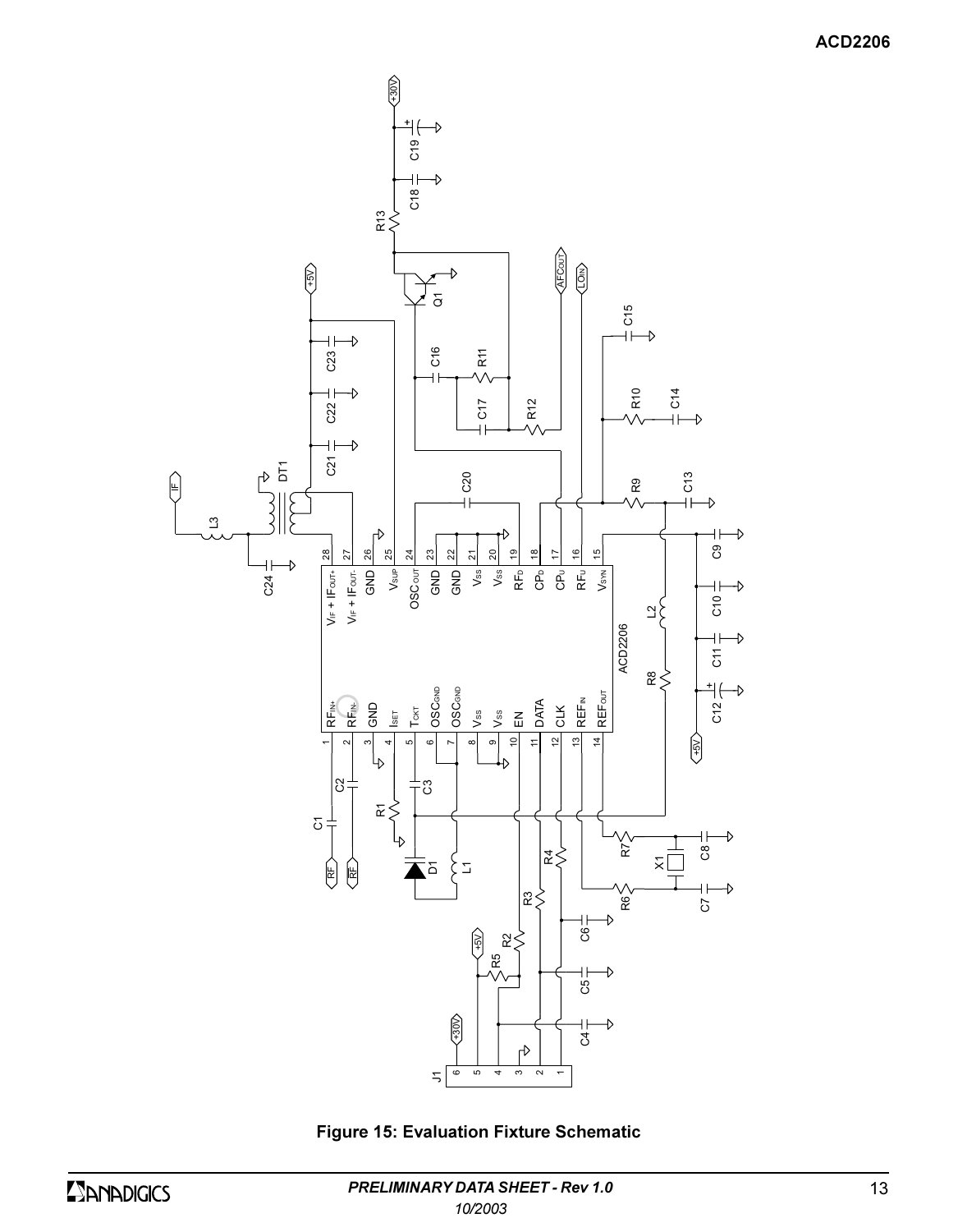# Table 20: Evaluation Fixture Parts List

| ITEM#                                            | <b>VALUE</b> | <b>SIZE</b>                    | <b>DESCRIPTION</b>            | PART#                | QTY            | <b>VENDOR</b>   |  |
|--------------------------------------------------|--------------|--------------------------------|-------------------------------|----------------------|----------------|-----------------|--|
| C1, C2,<br>C <sub>20</sub>                       | 100pF        | 0603                           | Chip-capacitor                | GRM39COG101J50V      | 3              | Murata          |  |
| CЗ                                               | 9pF          | 0603                           | Chip-capacitor                | GRM39COG090C50V      | $\mathbf{1}$   | Murata          |  |
| C7, C8                                           | 30pF         | 0603                           | Chip-capacitor                | GRM39COG300J50V      | $\overline{2}$ | Murata          |  |
| C12                                              | 220uF        | <b>10V VA</b><br><b>Series</b> | Capacitor                     | PCE2040CT-ND         | $\mathbf{1}$   | <b>DIGI-KEY</b> |  |
| C9, C11,<br>C14, C21,<br>C22                     | .1uF         | 0603                           | Chip-capacitor                | GRM39Y5V104Z16V      | 5              | Murata          |  |
| C10, C23                                         | 1000pF       | 0603                           | Chip-capacitor                | GRM39X7R102K50V      | 2              | Murata          |  |
| C15, C17                                         | 4700pF       | 0603                           | Chip-capacitor                | GRM39X7R472K25V      | $\overline{2}$ | Murata          |  |
| C16                                              | 1uF          | 0603                           | Radial-lead<br>Chip-capacitor | RPE113-X7R-105-K-050 | 1              | Murata          |  |
| C18                                              | .01uF        | 0603                           | Chip-capacitor                | GRM39X7R103K25V      | $\mathbf{1}$   | Murata          |  |
| C <sub>19</sub>                                  | 10uF         | 35 V<br><b>TANT</b>            | TE Series Cap.                | PCS6106CT-ND         | $\mathbf{1}$   | DIGI-KEY        |  |
| C <sub>24</sub>                                  | 15pF         | 0603                           | Chip-capacitor                | GRM39COG150J50V      | $\mathbf{1}$   | Murata          |  |
| C13                                              | 5600pF       | 0603                           | Chip-capacitor                | GRM39X7R562K50V      | $\mathbf{1}$   | Murata          |  |
| C4, C5,<br>C <sub>6</sub>                        | 33pF         | 0603                           | Chip-capacitor                | GRM39COG330J50V      | 3              | Murata          |  |
| R <sub>8</sub>                                   | 51           | 0603                           | Chip Resistor                 | ERJ-3GSYJ510         | $\mathbf{1}$   | Panasonic       |  |
| R <sub>5</sub>                                   | <b>10K</b>   | 0603                           | Chip Resistor                 | ERJ-3GSYJ103         | $\mathbf{1}$   | Panasonic       |  |
| R <sub>2</sub> , R <sub>3</sub> , R <sub>4</sub> | 2K           | 0603                           | Chip Resistor                 | ERJ-3GSYJ202         | 3              | Panasonic       |  |
| R12                                              | 1K           | 0603                           | Chip Resistor                 | ERJ-3GSYJ102         | 1              | Panasonic       |  |
| R <sub>11</sub>                                  | 2.7K         | 0603                           | Chip Resistor                 | ERJ-3GSYJ272         | $\mathbf{1}$   | Panasonic       |  |
| R7                                               | 3K           | 0603                           | Chip Resistor                 | ERJ-3GSYJ302         | 1              | Panasonic       |  |
| R <sub>13</sub>                                  | 22K          | 0603                           | Chip Resistor                 | ERJ-3GSYJ223         | $\mathbf{1}$   | Panasonic       |  |
| R <sub>10</sub>                                  | 8.2K         | 0603                           | Chip Resistor                 | ERJ-3GSYJ822         | $\mathbf{1}$   | Panasonic       |  |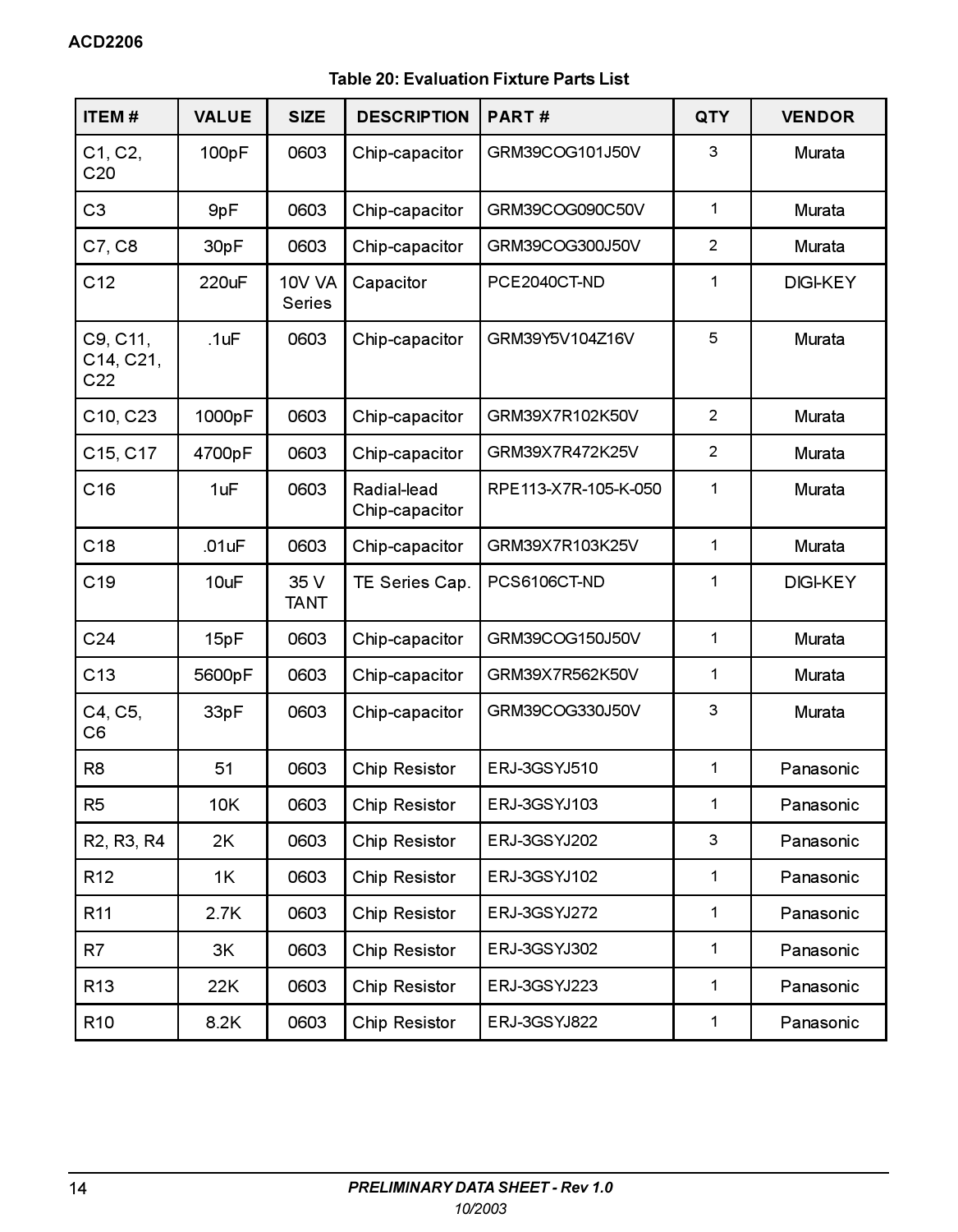| <b>ITEM#</b>    | <b>VALUE</b>       | <b>SIZE</b> | <b>DESCRIPTION</b>             | PART#          | QTY | <b>VENDOR</b>                         |
|-----------------|--------------------|-------------|--------------------------------|----------------|-----|---------------------------------------|
| R1, R6, R9      | 0                  | 0603        | Chip Resistor                  | ZC0603         | 3   | <b>RCD</b>                            |
| L1              | 5.6 <sub>nh</sub>  | 0805        | <b>Inductor</b>                | 0805CS-050X-BC |     | Coilcraft                             |
| L <sub>2</sub>  | 68nH               | 0805        | <b>Inductor</b>                | 0805CS-680X-BC |     | Coilcraft                             |
| L <sub>3</sub>  | 270 <sub>n</sub> H | 0805        | <b>Inductor</b>                | 0805CS-271X-BC |     | Coilcraft                             |
| D <sub>1</sub>  | 1SV245             |             | Varactor diode                 | 1SV245         |     | Toshiba                               |
| DT <sub>1</sub> | 4:1                |             | <b>Transformer</b>             | ETC4-1-2       |     | M/A-COM, Inc.<br><b>North America</b> |
| Q <sub>1</sub>  | 30V<br>SMD         | SOT-23      | <b>Transistor NPN</b><br>Darl. | FMMTA13CT-ND   |     | <b>DIGI-KEY</b>                       |
| X <sub>1</sub>  | 4MHZ               |             | Crystal                        | SE2618CT-ND    |     | <b>DIGI-KEY</b>                       |

# Table 20: Evaluation Fixture Parts List continued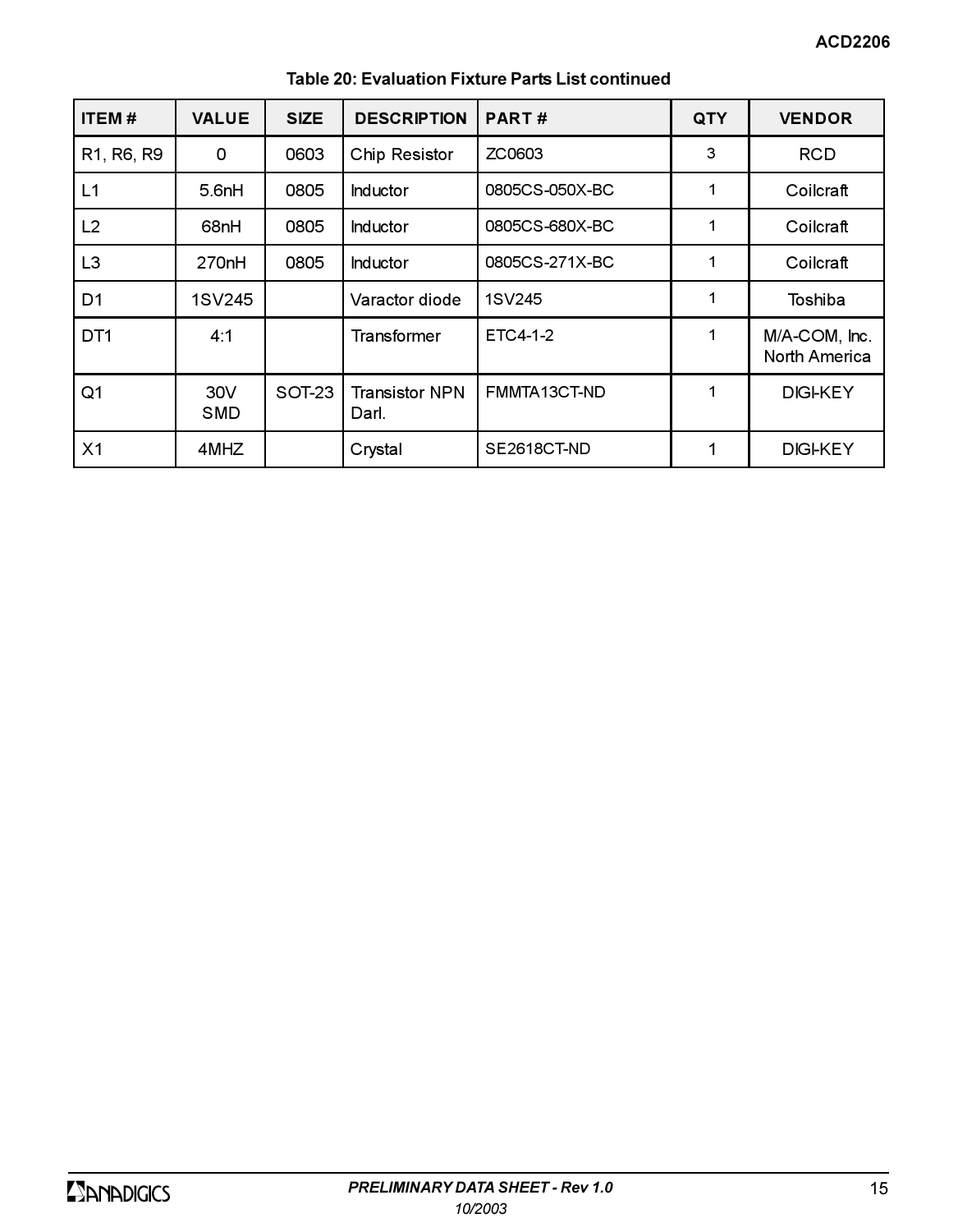# **PACKAGE OUTLINE**

**INCHES** 

MIN. A 0.053

0.008

0.150

0.016

 $\mathbf{O}^*$ 

0.025 BSC

 $A<sub>1</sub>$  $0.004$ 

A<sub>2</sub>  $\overline{\phantom{a}}$ 

 $\overline{\mathsf{B}}$ 

 $\mathbf{C}$ 0.007

D 0.386

 $\overline{E}$ 

 $\mathbf{e}$ 

 $H$ 0.228

L

 $\pmb{\alpha}$ 

 $MX$ 

0.069

0.010

0.059

 $0.012$ 

0.010

 $0.394$ 

 $0.157$ 

 $0.244$ 

0.050

 $\mathbf{8}^{\star}$ 

**MILLIMETERS** 

MAX.

1.75

 $0.25$ 

1.50

 $0.30$ 

 $0.25$ 

 $10.00$ 

 $3.98$ 

6.19

1.27

 $8^{\circ}$ 

MIN.

1.35

 $0.10$ 

 $\equiv$ 

 $0.20$ 

 $0.18$ 

 $9.80$ 

3.81

5.79

 $0.40$ 

 $\mathbf{O}^\star$ 

0.64 BSC

**NOTE** 

 $\mathbf 2$ 

 $\overline{4}$ 



### NOTES:

- 1. CONTROLLING DIMENSION: INCHES
- 2. DIMENSION "D" DOES NOT INCLUDE MOLD FLASH,<br>PROTRUSIONS OR GATE BURRS. MOLD FLASH, PROTRUSIONS<br>AND GATE BURRS SHALL NOT EXCEED 0.006 [0.15mm] PER SIDE.
- 3. DIMENSION "E" DOES NOT INCLUDE INTER-LEAD FLASH OR<br>PROTRUSIONS. INTER-LEAD FLASH AND PROTRUSIONS<br>SHALL NOT EXCEED 0.010 [0.25mm] PER SIDE.
- 4. MAXIMUM LEAD TWIST/SKEW TO BE ±0.0035 [0.089mm].
- 5. REFERENCE JEDEC MO-137 AF.

### Figure 16: S8 Package Outline - 28 Pin SSOP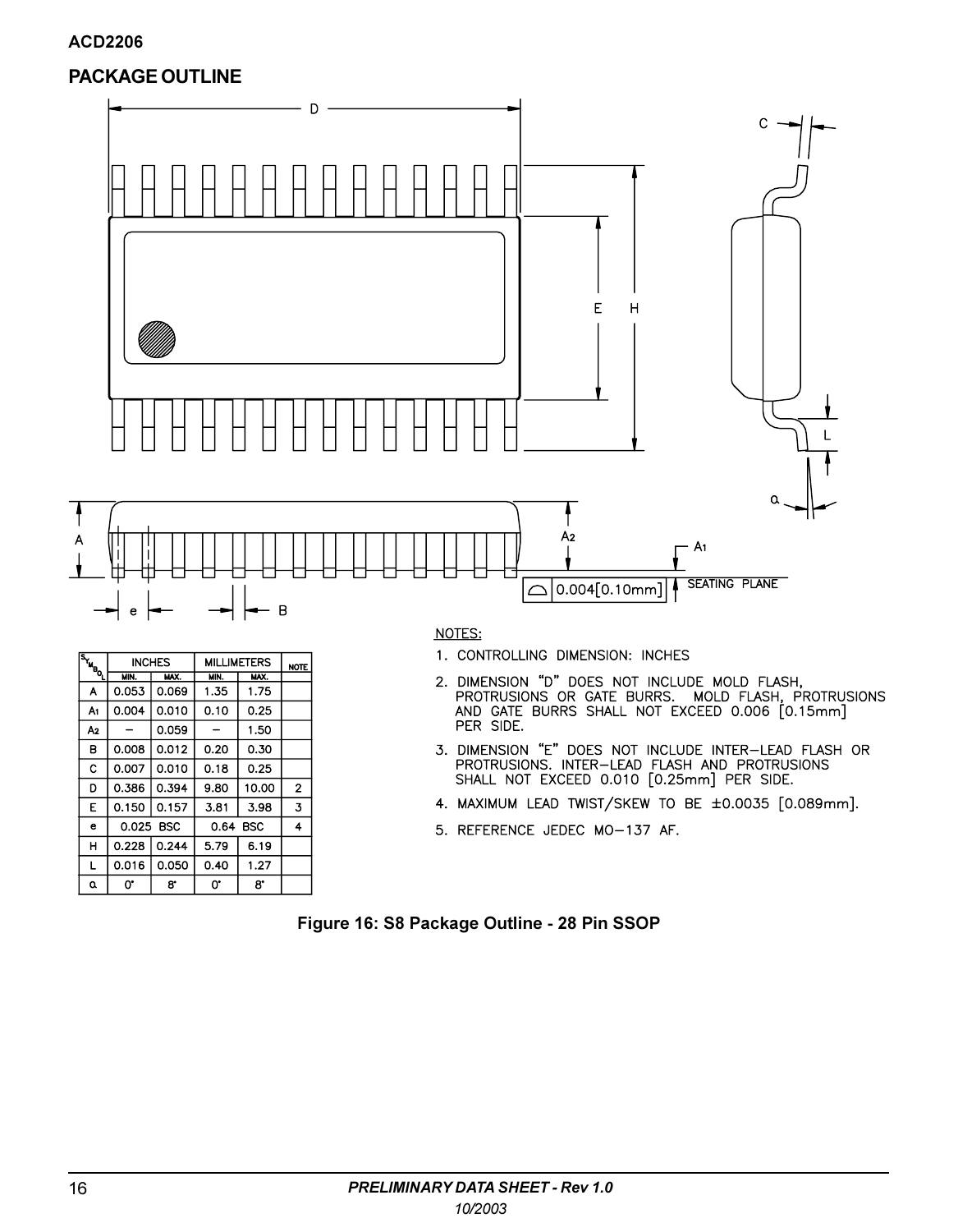# **NOTES**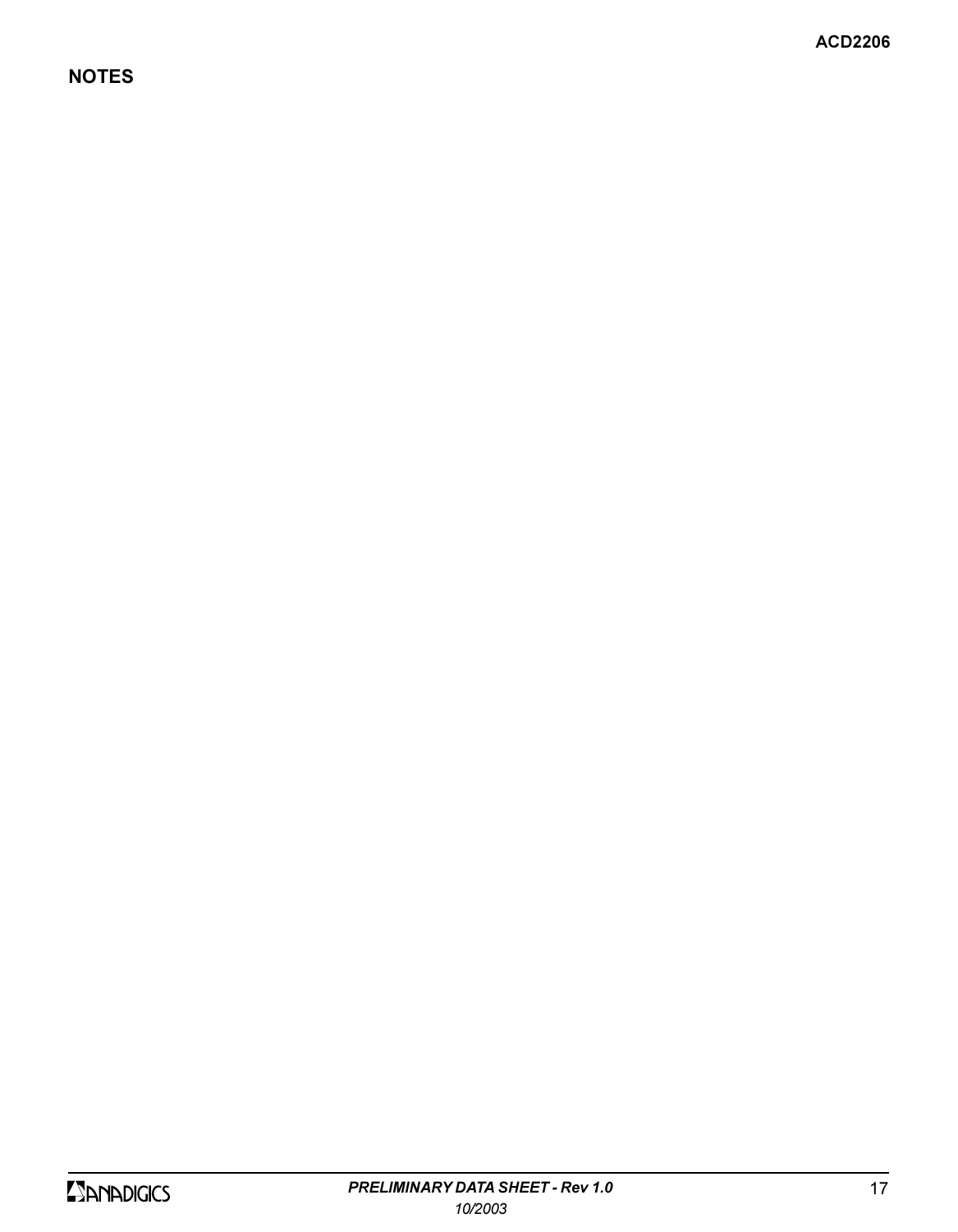**NOTES**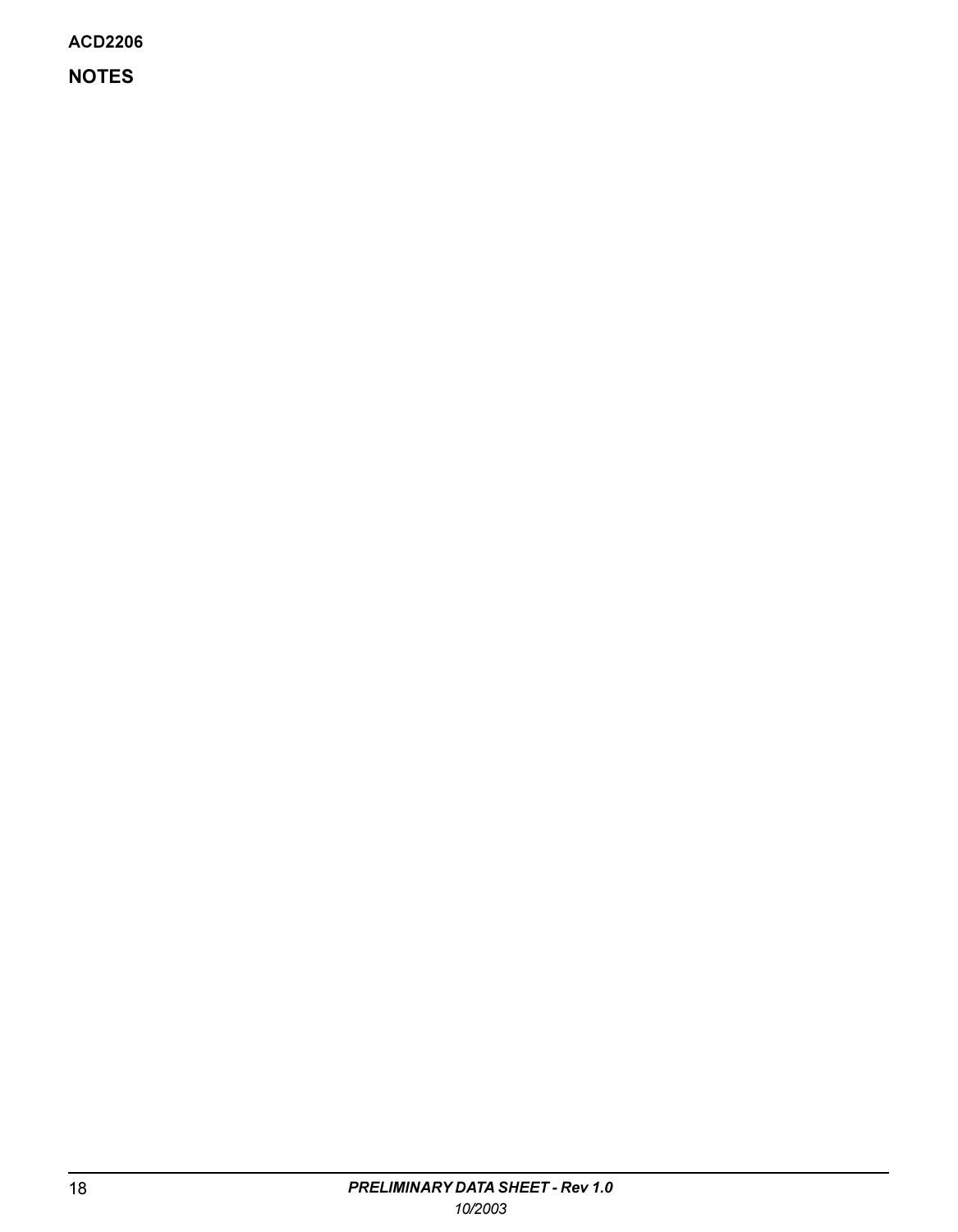# **NOTES**